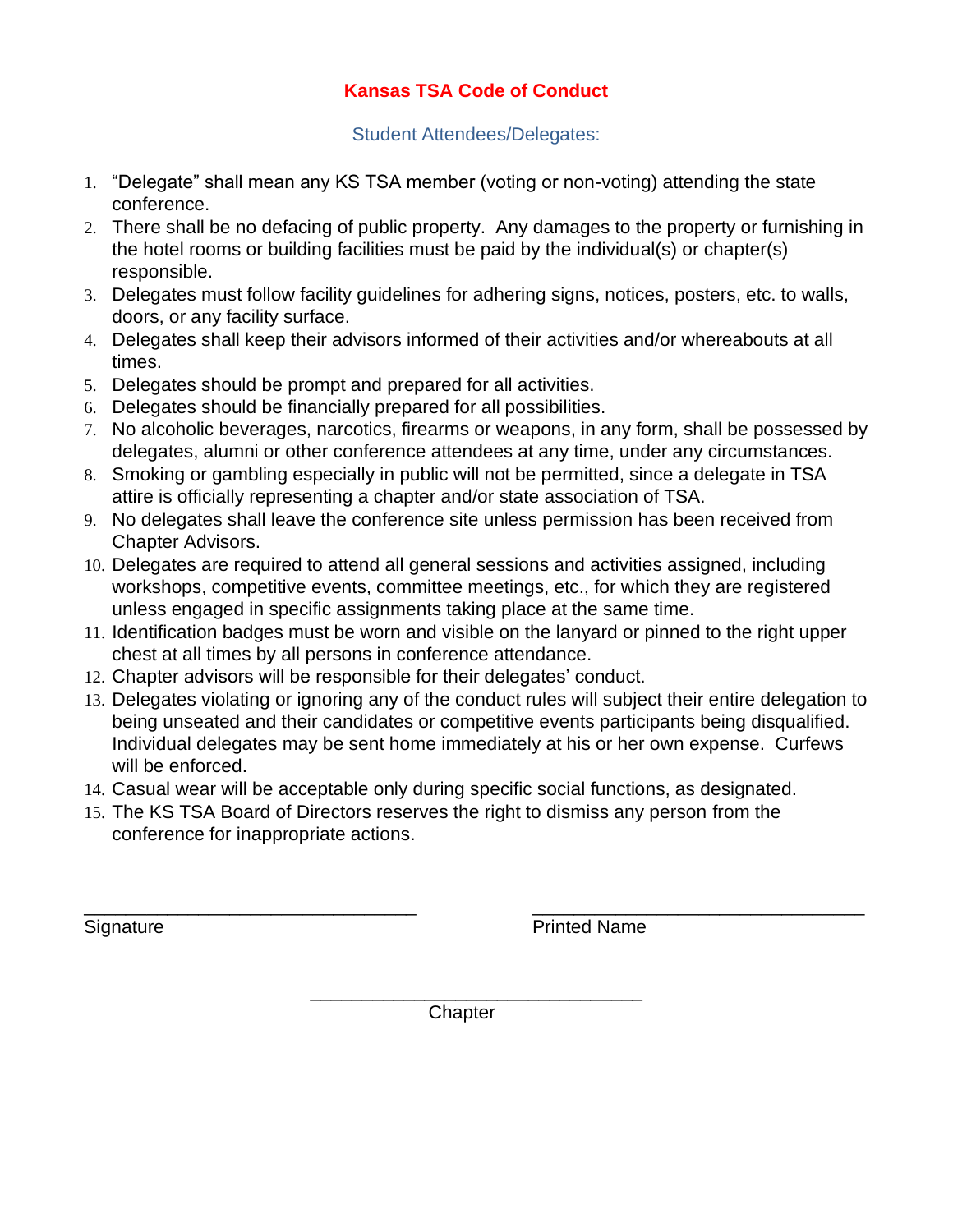### **Kansas TSA Code of Conduct**

Advisors:

- 1. Advisors shall conduct periodic meetings with their student delegates and voting delegates for the purpose of reviewing the many conference activities of which they may take advantage, obtaining progress reports, emphasizing time schedules, sharing successes, and overall, to ensure that the students are taking full advantage of the conference and its activities. If an advisor is not available, a sponsor or parent shall help assume these duties.
- 2. Advisors shall keep an agenda of their own schedule and give it to their students so that the advisor may be reached during the conference at any time.
- 3. Each advisor shall be responsible for ensuring that student participants adhere to all conduct practices and procedures as state above.
- 4. The rules, as stated in this Code of Conduct are called to your attention for review and apply to advisors as well as students.

 $\overline{\phantom{a}}$  , and the contract of the contract of the contract of the contract of the contract of the contract of the contract of the contract of the contract of the contract of the contract of the contract of the contrac

Signature **Printed Name** 

**Chapter** 

\_\_\_\_\_\_\_\_\_\_\_\_\_\_\_\_\_\_\_\_\_\_\_\_\_\_\_\_\_\_\_\_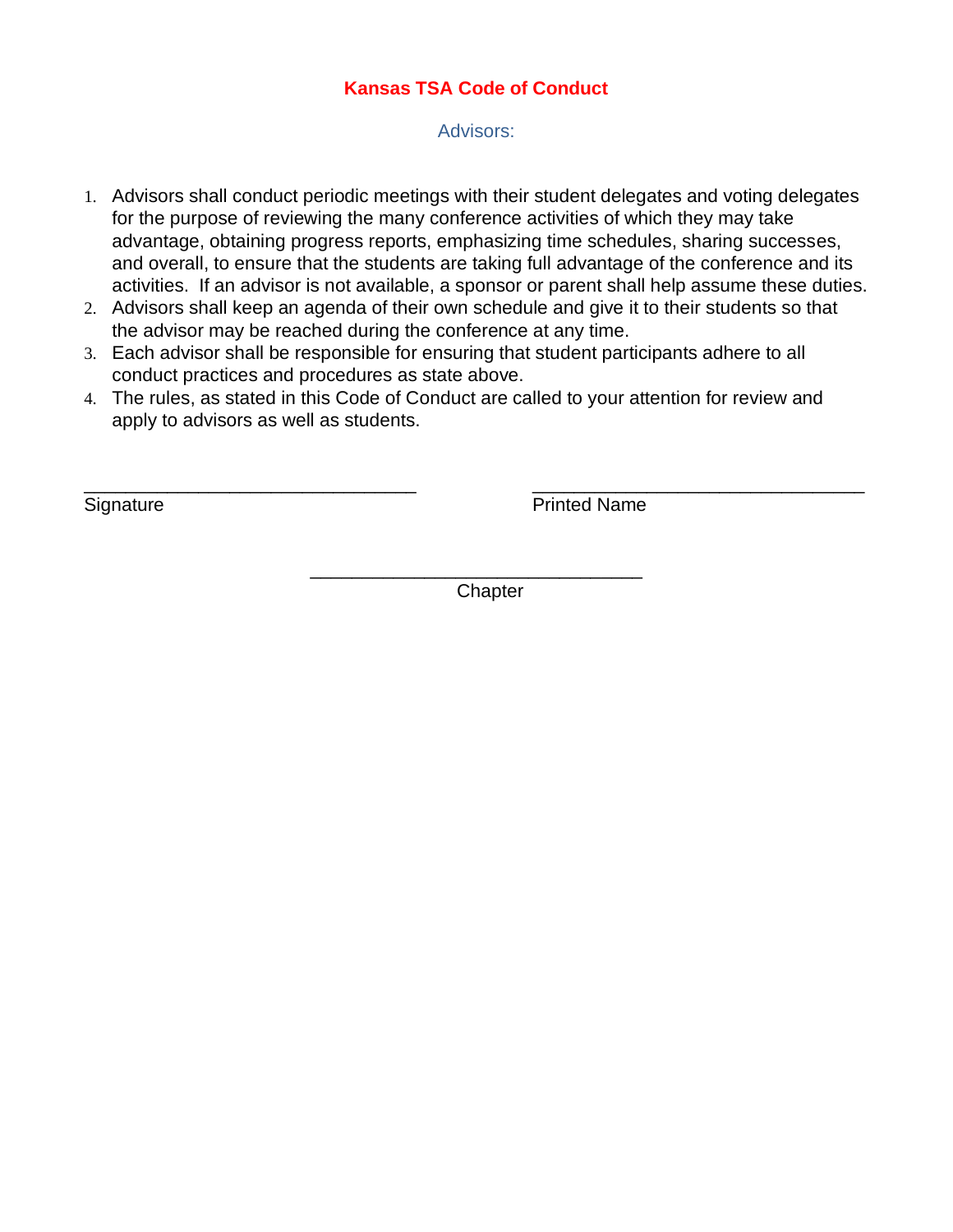# **Kansas TSA** *Advisor* **Conference Contract**

Bring responsible students who can conduct themselves in such a way as to bring respect to TSA.

Bring 1 chaperone per 10 students

Adhere to local district policies concerning chaperones for all students.

*Explain to all your attendees the following policies:*

- I will, at all times, respect all public and private property, including the hotel or motel in which I am housed.
- I will spend each night in the room of the hotel or motel to which I am assigned.
- I will strictly abide by the curfew established and shall respect the rights of others by being as quiet as possible after curfew.
- I will not remain in the sleeping room of the opposite sex unless the door is completely open at all times, unless the person is my legal spouse.
- I will not use alcoholic beverages. I will not use drugs unless I have been ordered to take certain prescription medications by a licensed physician. If I am required to take medication, I will, at all times, have the orders of the physician on my person.
- I will not leave the hotel or motel without the express permission of my local chapter advisor. Should I receive permission, I will leave a written notice of where I will be.
- My conduct shall be exemplary at all times.
- I will keep my advisor informed of my whereabouts at all times.
- I will, when required, wear my official identification badge.
- I will respect official TSA dress and not use tobacco products while wearing it.
- I will attend, and be on time for, *all* general sessions and activities that I am assigned to and registered for.
- I will adhere to the dress code at all required times.

Violations of Items 1 through 6 of the "Code of Conduct" will be grounds for disqualification, immediate removal from office or competition and relinquishment of awards and recognition. In addition, the violator will be sent home at his or her own expense. Notification of the violation and the action taken will be sent to the participant's local school district administrator and parents or guardians. The participant's entire voting delegation could be unseated due to the violation, and the candidates or competitors from the participant's local school and chapter could be disqualified as well.

Violations of Items 7 through 12 will result in a warning and reprimand. Notification of the violation and the action taken will be sent to the participant's local school district administration and parents or guardians. Repeated violations of Items 7 through 12 may result in the participant being sent home at his/her own expense.

All Medical Forms should be in the advisor's possession at all times. Advisors are responsible for all of their students at all times. All students, chaperones and advisors will abide by the Dress Code

Advisor Signature: \_\_\_\_\_\_\_\_\_\_\_\_\_\_\_\_\_\_\_\_\_\_\_\_\_\_\_\_\_ Date: \_\_\_\_\_\_\_\_\_\_\_\_\_\_\_

School/Chapter: \_\_\_\_\_\_\_\_\_\_\_\_\_\_\_\_\_\_\_\_\_\_\_\_\_\_\_\_\_\_\_\_\_\_\_\_\_\_\_\_\_\_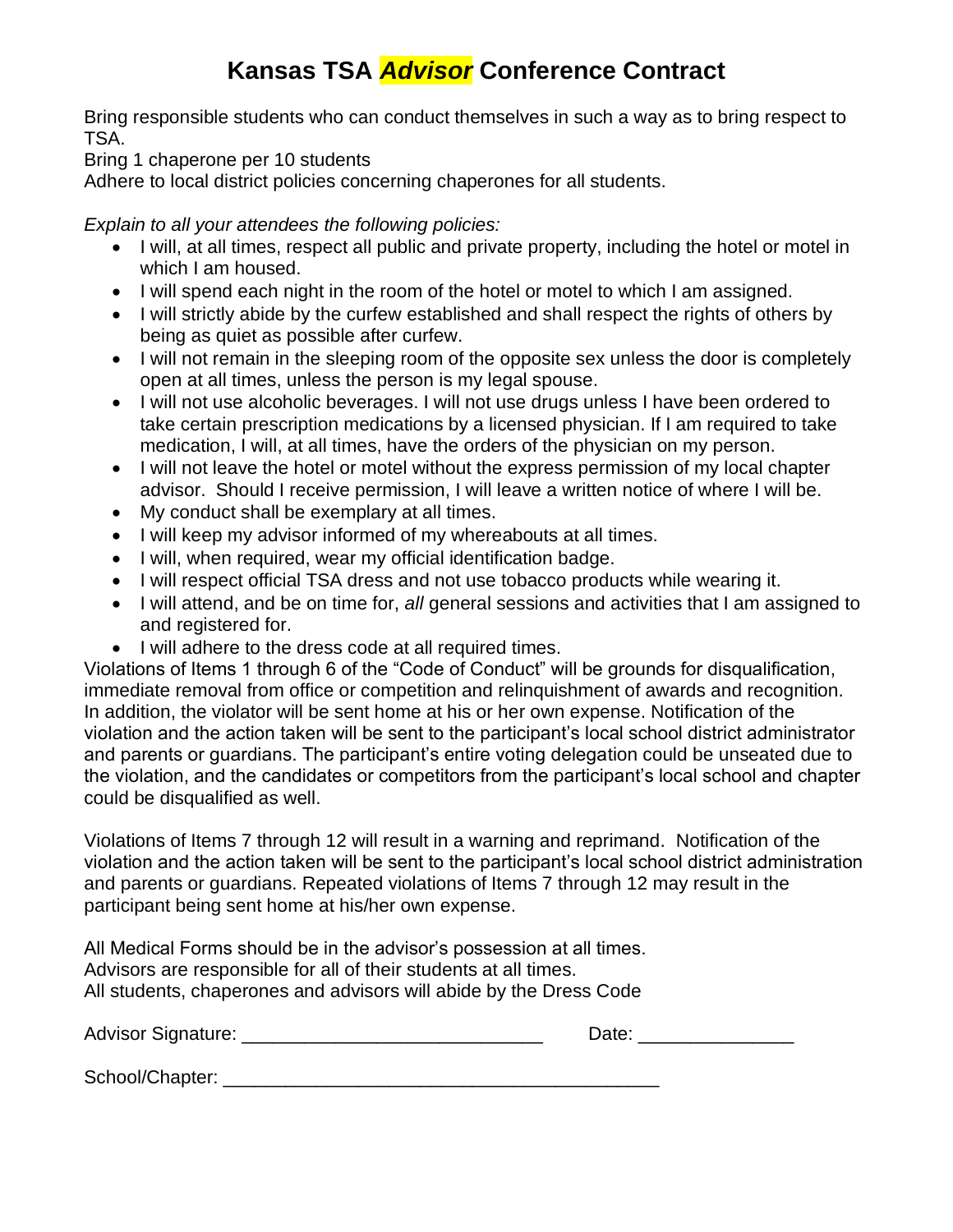

### Kansas Technology Student Association

#### Personal Liability / Medical Release / Photograph Release

All children, students, and adults who attend any Kansas TSA event require this form. No conference attendee is allowed to participate unless Kansas TSA receives this form. Parents and chapter advisor: <mark>Please make a copy of this completed form for your records.</mark>

| <b>MEDICAL and INSURANCE INFORMATION</b> (children and students only)                                                          |      |                                                                                                                                                                                                                                                                                                      |
|--------------------------------------------------------------------------------------------------------------------------------|------|------------------------------------------------------------------------------------------------------------------------------------------------------------------------------------------------------------------------------------------------------------------------------------------------------|
|                                                                                                                                |      | Physician's Name: ________________________________Work #: ______________________Home #: ______________________                                                                                                                                                                                       |
|                                                                                                                                |      | Relative's Name: __________________________________Work#: _______________________Home#:_______________________                                                                                                                                                                                       |
|                                                                                                                                |      |                                                                                                                                                                                                                                                                                                      |
| Current medication                                                                                                             |      |                                                                                                                                                                                                                                                                                                      |
| $etc.$ ):                                                                                                                      |      | Describe any history of heart condition, diabetes, asthma, epilepsy, or rheumatic fever, etc. AND/OR Physical Restrictions (swimming, running,                                                                                                                                                       |
| Insurance Information                                                                                                          |      |                                                                                                                                                                                                                                                                                                      |
|                                                                                                                                |      |                                                                                                                                                                                                                                                                                                      |
|                                                                                                                                |      |                                                                                                                                                                                                                                                                                                      |
|                                                                                                                                |      |                                                                                                                                                                                                                                                                                                      |
| <b>PLEASE INITIAL EACH STATEMENT WITH WHICH YOU AGREE.</b>                                                                     |      | Initials<br><u>Initials</u> <sub>_________ "I hereby agree to release the Kansas Technology Student Association, its representatives, agents, servants and employees</sub>                                                                                                                           |
| excepting only such injury or damage resulting from willful acts of such representatives, agents, servants, and employees."    |      | from liability for any injury to above named person at any time while attending the Kansas TSA Activity, including travel to and from the conference,                                                                                                                                                |
| judgment."                                                                                                                     |      | Initials ________ "I do voluntarily authorize the Kansas Technology Student Association's local chapter advisors, state advisor, assistants and/or<br>designees to administer and/or obtain routine or emergency medical treatment for the above-named person as deemed necessary in medical         |
| procedures or treatment rendered in good faith and according to accepted medical standards."                                   |      | Initials __________ "I agree to indemnify and hold harmless the Kansas Technology Student Association and/or assistants and designees for any<br>and all claims, demands, actions, rights of action, or judgments by or on behalf of the above named person arising from or on account of said       |
| named person (child or student) while attending the Kansas TSA Activity, including time traveling to and from the conference." |      | Initials enterprise the percept authorize any physician member of the Department of Emergency Medicine of an accredited hospital or any member<br>of the medical staff of an accredited hospital to render medical treatment, which in his/her judgment is deemed necessary in the care of the above |
| website, PowerPoint presentations, promotional videos, flyers or news publications."                                           |      | Initials ________ "I permit Kansas TSA to use video footage and photographs of my child for publicity that might include but is not limited to:                                                                                                                                                      |
| Signature of parent or guardian (if child or student)                                                                          | Date |                                                                                                                                                                                                                                                                                                      |
| Participant's signature                                                                                                        | Date |                                                                                                                                                                                                                                                                                                      |
| Advisor's signature                                                                                                            | Date |                                                                                                                                                                                                                                                                                                      |

**A COPY OF THIS FORM MUST BE KEPT BY THE STATE AND CHAPTER ADVISORS AT THE CONFERENCE AND GIVEN TO APPROPRIATE MEDICAL AUTHORITIES IN THE EVENT OF A MEDICAL EMERGENCY.**